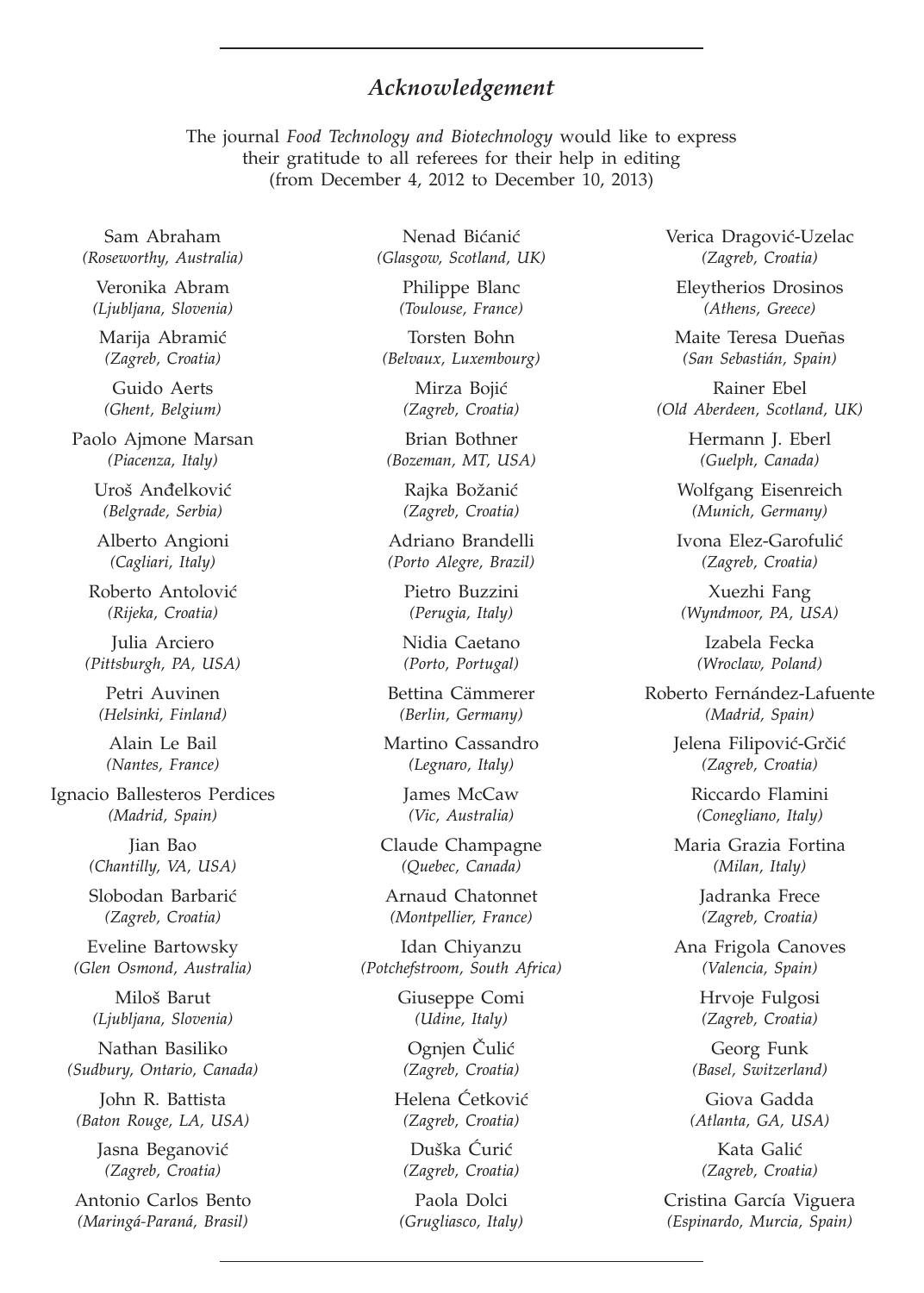Fausto Gardini *(Bologne, Italy)*

Richard Gardner *(Auckland, New Zealand)*

> Pierre Gélinas *(Quebec, Canada)*

Krešimir Gjuračić *(Ljubljana, Slovenia)*

Jarka Glassey *(Newcastle, UK)*

André Goffeau *(Louvain-la-Neuve, Belgium)*

> Nataša Golić *(Belgrade, Serbia)*

Zorana Grabarić *(Zagreb, Croatia)*

Leo Van Griensven *(Wageningen, The Netherlands)*

> Paolo Gualtieri *(Pisa, Italy)*

Eduardo J. Guerra Hernández *(Granada, Spain)*

> Anita Hafner *(Zagreb, Croatia)*

Danko Hajsig *(Zagreb, Croatia)*

Leendert W. Hamoen *(Amsterdam, The Netherlands)*

> Zoran Herceg *(Zagreb, Croatia)*

Predrag Horvat *(Zagreb, Croatia)*

Daslav Hranueli *(Zagreb, Croatia)*

Janez Hribar *(Ljubljana, Slovenia)*

Lan Hu *(Boston, MA, USA)*

Henryk Jelén *(Poznán, Poland)*

Barbara Jeršek *(Ljubljana, Slovenia)*

Le Jia *(Ahandong, PR China)* .

Babu Joseph *(Allahabad, Uttar Pradesh, India)*

Thierry Jouenne *(Mont-Saint-Aignan, France)*

Frans Kampers *(Wageningen, The Netherlands)*

> Ihsan Karabulut *(Malatya, Turkey)*

Petr Karlovsky *(Göttingen, Germany)*

Višnja Katalinić *(Split, Croatia)*

Connie Katelaris *(Campbelltown, Australia)*

Silva Katušić Hećimović *(Zagreb, Croatia)*

> Saleemulla Khan *(Manipal, India)*

Biserka Kojić-Prodić *(Zagreb, Croatia)*

Wojciech Kolanowski *(Warsaw, Poland)*

Olivera Koprivnjak *(Rijeka, Croatia)*

> Blaženka Kos *(Zagreb, Croatia)*

> Ivan Kosalec *(Zagreb, Croatia)*

Yannis Kourkoutas *(Alexandroupolis, Greece)*

Karin Kovačević Ganić *(Zagreb, Croatia)*

> Lidija Kozačinski *(Zagreb, Croatia)*

Branko Kozulić *(Zadar, Croatia)*

Christian Kubicek *(Vienna, Austria)*

Gotthard Kunze *(Gatersleben, Germany)*

Želimir Kurtanjek *(Zagreb, Croatia)*

Monique Lacroix *(Laval, Canada)*

Bert Lagrain *(Leuven, Belgium)*

Patricia Lappe Oliveras *(Mexico City, Mexico)*

Roberto Lavecchia *(Rome, Italy)*

> Vesna Lelas *(Zagreb, Croatia)*

Branka Levaj *(Zagreb, Croatia)*

Zlatko Liber *(Zagreb, Croatia)*

Carol S. K. Lin *(Kowloon, Hong Kong)*

María de Los Llanos Palop Herreros *(Toledo, Spain)*

> Aline Lonvaud-Funel *(Villenave d'Ornon, France)*

> > Pedro P. Madeira *(Porto, Portugal)*

Ronnie Magee *(Belfast, Northern Ireland, UK)*

> Edi Maletić *(Zagreb, Croatia)*

Nadica Maltar Strmečki *(Zagreb, Croatia)*

Giuseppina Mandalari *(Norwich, UK)*

Carl-Fredrik Mandenius *(Linköping, Sweden)*

> Anna Maráz *(Budapest, Hungary)*

Ksenija Markov *(Zagreb, Croatia)*

Tomaž Marš *(Ljubljana, Slovenia)*

Juliana Martin do Prado *(Campinas, SP, Brazil)*

Claudio Martínez Fernández *(Santiago de Chile, Chile)*

Berit Karoline Martinsen *(Ås, Norway)*

Lucie Masse *(Sherbrooke, Quebec, Canada)*

> Sigrid Mayrhofer *(Wien, Austria)*

Marica Medić Šarić *(Zagreb, Croatia)*

Antonio J. Meléndez-Martínez *(Sevilla, Spain)*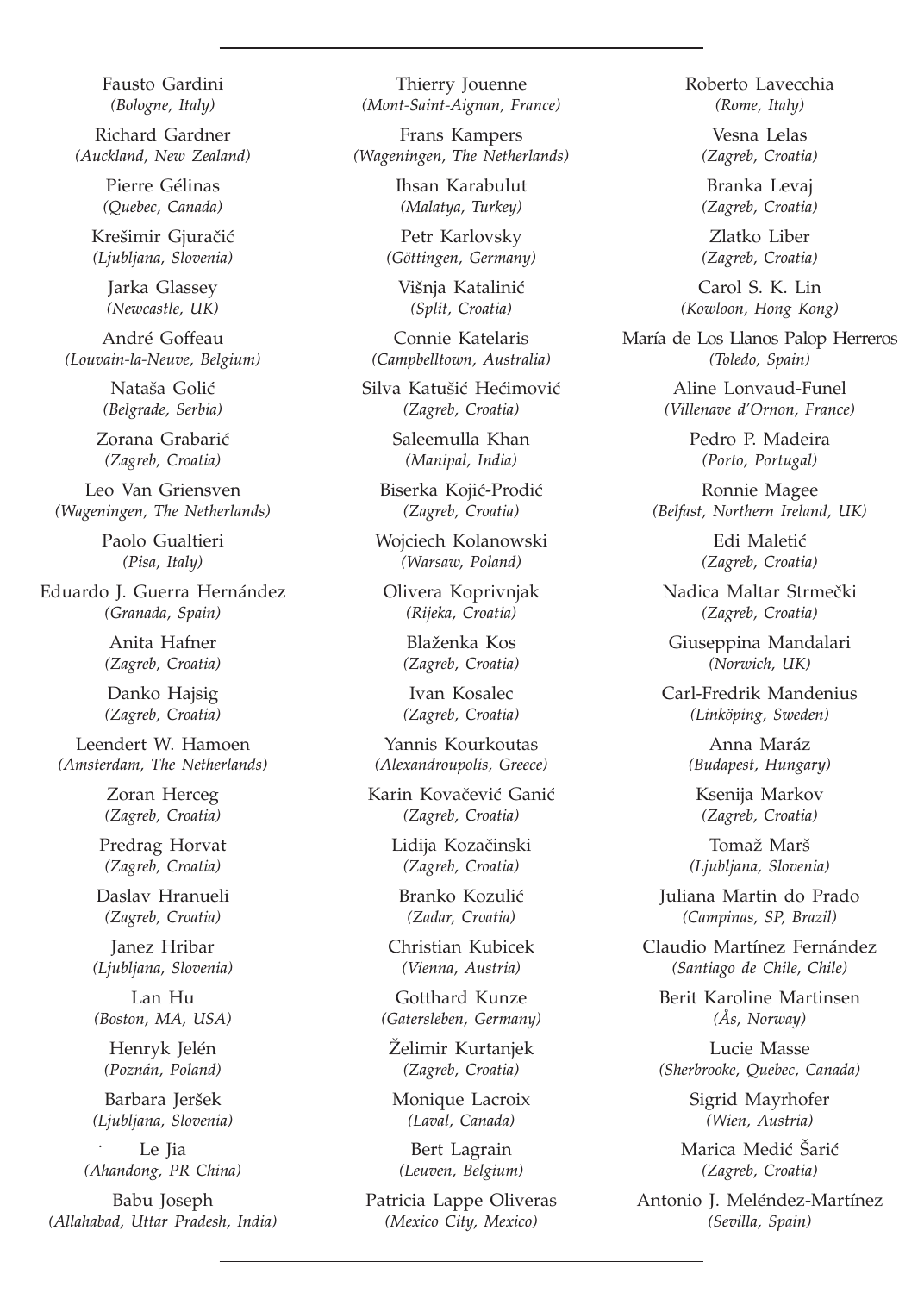Yasuhiro Mihara *(Kawasaki, Japan)*

Nataša Mikulec *(Zagreb, Croatia)*

Boris Mildner *(Zagreb, Croatia)*

Tihomir Miličević *(Zagreb, Croatia)*

Petr Miller *(Edmonton, Alberta, Canada)*

Mathieu Millette *(Laval, Quebec, Canada)*

David A. Mitchell *(Curitiba, Parana, Brazil)*

Alfredo Montaño *(Dos Hermanas, Sevilla, Spain)*

Rafael Moreno Sanchez *(Tlalpan, Mexico)*

> Ellen F. Mosleth *(Tromsø, Norway)*

Branka Mozetič Vodopivec *(Nova Gorica, Slovenia)*

> Bernd Nidetzky *(Graz, Austria)*

Heikki Ojamo *(Aalto, Finland)*

Sandi Orlić *(Rovinj, Croatia)*

Rodomiro Ortiz *(Alnarp, Sweden)*

Alfredo Palop Gõmez *(Cartagena, Murcia, Spain)*

Jun Pan *(Thuwal, Kingdom of Saudi Arabia)*

> Ashok Pandey *(Trivandrum, India)*

Maja Paš *(Ljubljana, Slovenia)*

Janka Petravić *(Sydney, Australia)*

Antonia Picón Galvez *(Madrid, Spain)*

Jasenka Piljac Žegarac *(Zagreb, Croatia)*

Jürgen Pleiss *(Stuttgart, Germany)*

Borut Poljšak *(Ljubljana, Slovenia)*

Stevan Popov *(Novi Sad, Serbia)*

> Danilo Porro *(Milan, Italy)*

Rafaelle Porta *(Naples, Italy)*

K. Nagendra Prasad *(Selangor Darul Ehsan, Malaysia)*

> Charalampos Proestos *(Athens, Greece)*

Christiane Queiroz *(Rio de Janeiro, Brasil)*

Dragan Radnović *(Novi Sad, Serbia)*

Louise Rasmussen *(Bagsvaerd, Denmark)*

Peter Raspor *(Ljubljana, Slovenia)*

Miria Ricchetti *(Paris, France)*

Sueli Rodrigues *(Fortaleza, Brazil)*

Irena Rogelj *(Ljubljana, Slovenia)*

Patrizia Romano *(Potenza, Italy)*

Patricia Ruas-Madiedo *(Villaviciosa, Spain)*

Zaid Saleh *(Auckland, New Zealand)*

> Guy Samson *(Quebec, Canada)*

Antoni Sánchez *(Barcelona, Spain)*

Helmut Schwab *(Graz, Austria)*

Mauro Serafini *(Rome, Italy)*

Fereidoon Shahidi *(St. John's, Canada)*

Juan L. Silva *(Starkville, MS, USA)*

Jesus Simal-Gándara *(Ourense, Spain)*

Anita Slavica *(Zagreb, Croatia)*

Sonja Smole Možina *(Ljubljana, Slovenia)*

Carlos Ricardo Soccol *(Curitiba, Parana, Brazil)*

> Lukasz Stępień<br><sup>(Poznan Poland)</sup> *(Poznan, Poland)*

Ivan-Kre{imir Svetec *(Zagreb, Croatia)*

> Božidar Šantek *(Zagreb, Croatia)*

Dubravka Škevin *(Zagreb, Croatia)*

Daniela Šmogrovicova *(Bratislava, Slovakia)*

> Jagoda Šušković *(Zagreb, Croatia)*

Patrizia Taillandier *(Toulouse, France)*

Fernando Tateo *(Milan, Italy)*

Karin Thevissen *(Leuven, Belgium)*

Usha Thiyam-Holländer *(Winnipeg, Canada)*

> Mauro Tomassetti *(Rome, Italy)*

Branko Tripalo *(Zagreb, Croatia)*

Aljoša Trmčić *(Ithaca, NY, USA)*

Robert Tyler *(Saskatoon, Canada)*

Nada Vahčić *(Zagreb, Croatia)*

Joachim Venus *(Potsdam, Germany)*

Donatella Verbanac *(Zagreb, Croatia)*

> Sanja Vidaček *(Zagreb, Croatia)*

Rajko Vidrih *(Ljubljana, Slovenia)*

Mar Villanova de la Torre *(Pontevedra, Spain)*